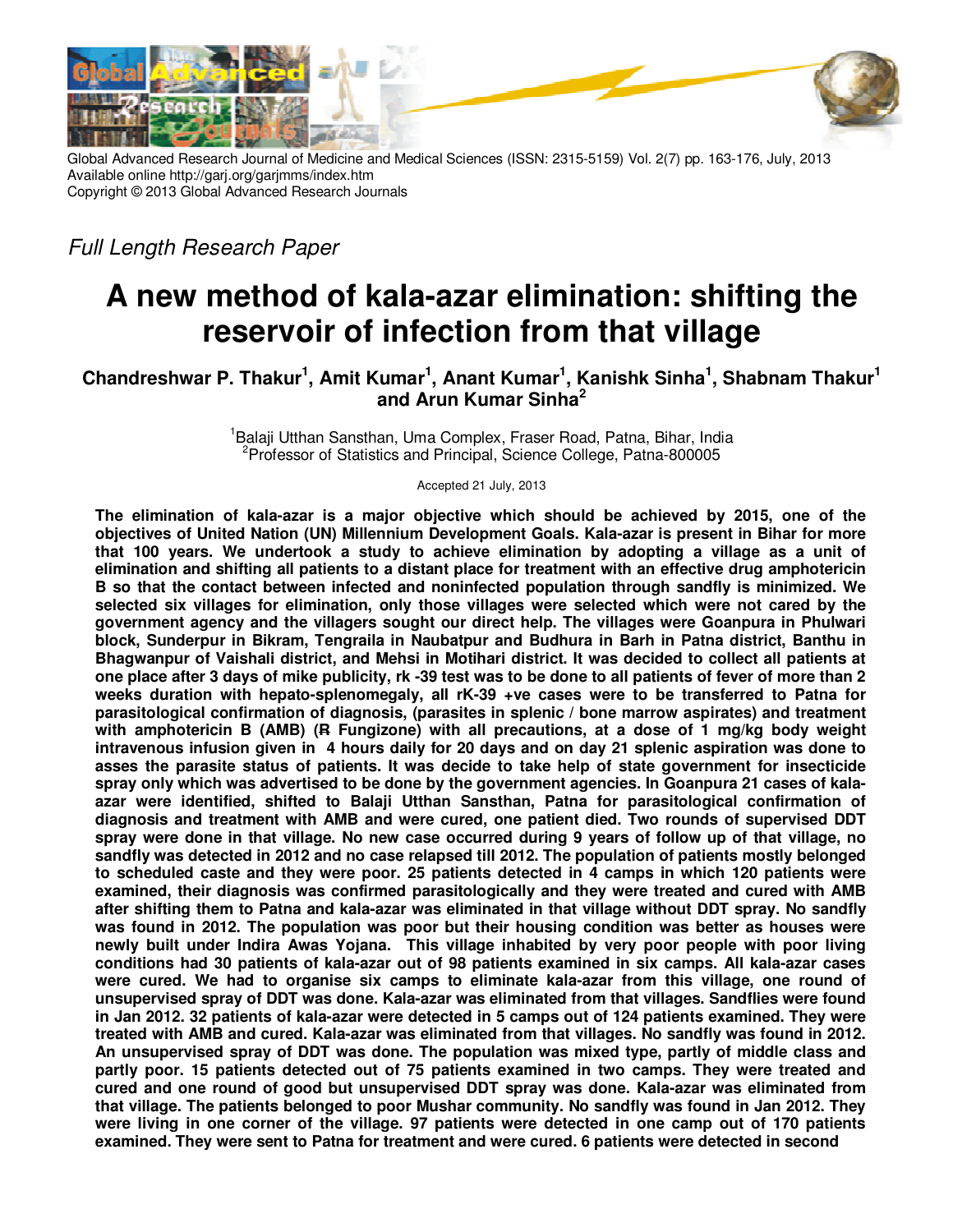**camp and 3 patients were found in 3rd camp in 2012. The disease was controlled in that village. One round of unsupervised DDT spray was done and no sandfly was detected in 2012 Jan. The population was mixed type and a big water body was situated near the village. There was some floating population in that village. Kala-azar was eliminated in 5 villages and controlled in one by adopting a new method of elimination in which all patients were collected at one place and tested with rK-39, rK 39 +ve patients with fever and hepato splenomegaly, were shifted to Patna for parasitological diagnosis and treatment, thus minimizing the contact between infected and noninfected population. In one village Tengraila kalaazar was eliminated without insecticide spray but more detection camps 4 in number were held for early detection of cases and no spray of DDT or any insecticide was done. In Mehsi the disease was controlled by this method by removing 97 patients in the first camp. Adopting one villages as a unit of elimination and shifting all infected patients to another place for treatment which minimized the contact between infected and non infected population through sandfly and treating the patients with an effective drug amphotericin B at a dose of 1 mg/kg body wt. given as IV infusion for 20 days kala-azar could be eliminated by 2015. The role of insecticide should be reassessed and environment friendly insecticide should be used.** 

**Keywords:** village as an unit of elimination- visceral leishmaniasis (kala-azar)- Amphotericin B.

## **INTRODUCTION**

Kala-azar elimination is a major problem in Bihar after polio elimination and has to be achieved by 2015 as one of the United Nation (UN) Millennium Development Goals (United Nations, 2007). Kala-azar is present in Bihar for more than 100 years (Sen Gupta, 2006) with big epidemics occurring in 1977 (Table 1. Figure1) with 100,000 (Dutta and Ghosh, 1983) cases and in 1990 -91 with 250,000 cases (Government of India, 1991) in recent years (Table 1, Figure1). Intensive DDT spray done between 1953 to 1964 for malaria eradication caused almost elimination of kala-azar (Bora, 1999) but it never touched the zero level (figure1). The programme was discontinued in 1964 and cases of chronic kala-azar and PKDL left uncared (Sanyal, 1979). Sandfly returned to the houses (Sengupta, 1975), fed on PKDL cases and there was a big epidemic in1977 with 100,000 cases (Dutta and Ghosh, 1983), (table 1, Figure 1) with 70 % of the cases present in four districts of Bihar, Vaishali, Muzaffarpur, Sitamarhi and Samastipur. With intensive control programme done between 1977 to 1980, the epidemic was controlled and then there was a relaxation in the programme and another big epidemic occurred in 1990-91 with 250,000 cases (Government of India, 1991) (Table 1, Figure 1). This programme also continued for 4 years only and then there was relaxation in control programme as Bihar Government was unable to contribute its share of 7-crore of Rs. as a part of 28-crore of Rs. programme and rest was to be given by Central Government. The kala-azar cases increased again (figure 1, Table 1). In 2003 when there was an outbreak people from some villages telephoned us for direct help as they

were not receiving any help from government agencies, we started this programme and stopped at six villages because of resource constraint. We proceeded to eliminate kala-azar from those villages according to a protocol prepared by us, the basis of which was one village as an unit of elimination. We report the outcome of that study.

## **MATERIAL AND METHODS**

We took inspiration from the work of Napiers that an infected man is an essential factor in transmission of kala-azar and also from Rogers that cases removed to a different site were better protected (Rogers Sir Leonard). We prepared a protocol incorporating theses ideas and worked accordingly.

We thought that shifting of all infected persons to a distant place Patna for treatment would minimize the reservoir of infection in that village and minimize further chance of infection to non-infected persons.

## **Protocol**

**a.** Collection of patients of fever of affected village at one place, in a school or community hall after 3 days of mike publicity.

**b.** A febrile patient with hepato-splenomegaly of more than 2 weeks duration was tested with rK-39 (Maia et al., 2012; Salotra et al., 2002). All rK-39 positive cases were transferred to Patna for confirmation of diagnosis and treatment.

**c.** The routine total and differential count of WBC, Platelet count, prothrombine time, Hb, blood urea, serum creatinine and serum electrolytes were done in each case

<sup>\*</sup>Corresponding Author E-mail: cpthakur1@rediffmail.com; Tel: 0612-2226545, 2221797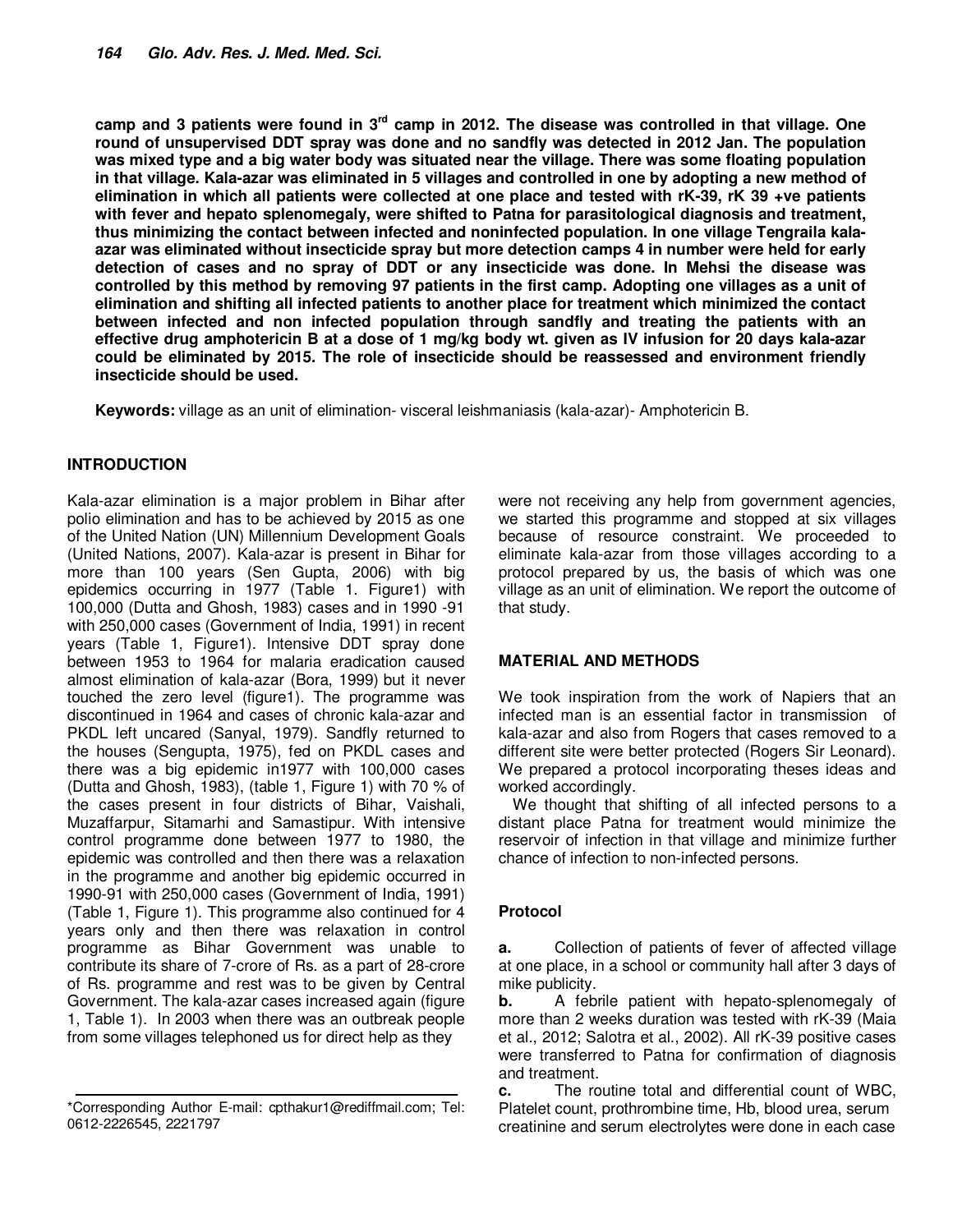**d.** Splenic aspiration/was done through intercostals route and the blood slides were stained with Giemsa and parasites were searched under oil immersion (Thakur, 1997).

**e.** The parasite positive cases were treated with amphotericin B (R Fungizone) only at a dose of 1/mg/kg body wt. daily given slowly in 4 hours for 20 days (Thakur et al., 1996; Thakur et al., 1999). A bottle of normal saline and potassium chloride 20 ml were given before each infusion. All precautions were taken to prevent the drug toxicity of amphotericin B (Thakur, 1998; Chandeshwar et al., 2010). The different preparations of amphotericin B available in the market were tested for their efficacy and Fungizone was found the best.

**f.** The splenic aspiration was done on day 21.

**g.** The patients were discharged on day 21.

**h.** The patients were asked to come every month for six months and then was asked to come if he got fever for follow up.

**i.** The district authorities were requested to do two rounds of supervised DDT spray as they were doing for whole Bihar. In this spray programme it was requested that one member of our team should supervise the spray if he was permitted by the authority.

**j.** The entomological study was done before the start and at the end of study i.e. in 2012 January by experts of Rajendra Memorial Research Institute, Patna.

**k.** The figures of kala-azar cases of whole Bihar were noted from the Malaria Office of Government of Bihar. Patna.

**l.** The follow up of different villages were planned according to number of cases reported from that village. The early detection of cases was part of the protocol.The drug for treatment was made available from Balaji Utthan Sansthan and some help from department of Biotechnology, Government of India.

## **RESULTS**

Table 1 shows number of cases of kala-azar and PKDL from 1977 to 2011 and the effect of control measures on the incidence of disease.

In 1977 epidemic 100,000 cases were detected by a survey done by National Malaria Eradication Programme whereas records of Primary Health Centres showed only 18,589 cases. Similarly in 1991 250,000 cases were detected by a survey team appointed by government of India whereas record of PHC showed only 75,523 cases.

Figure 1 shows number of cases of kala-azar from 1977 to 2011. Kala-azar cases never touched the zero level. If there was relaxation in the programme the number of cases increased again after few years. PKDL cases shows considerable decline when amphotericin B was extensively used in the treatment of kala-azar.

Table 2 shows outcome of control programme in six villages between 2003 to Jan 2012 which were studied by

us. The preliminary result of Goanpura was reported earlier (Thakur et al., 2009) Each village presented a different picture. In Goanpura after 1<sup>st</sup> detection camp no case occurred. All cases were transferred to Patna for treatment. Except one case who was very weak died and the rest of the cases were cured. Two rounds of supervised DDT spray were done. There was no relapse of any case till Jan 2012. No sandfly was detected in Jan 2012. We could not arrange for their better houses.

**Tengraila:** The total numbers of cases detected were only 25 but no DDT spray was done in that village and the village became kala-azar free without DDT spray. No sandfly was found in 2012. 4 camps were held for early detection of new cases. They were poor but their houses were recently constructed under Indira Awas Yojna therefore they were not so shabby.

**Sunderpur:-**30 cases of kala-azar were detected. They were all treated at Patna and cured. One round of unsupervised spray of DDT was done. Sandflies were found at the end of treatment in Jan 2012. It took longer time to eliminate kala-azar from this village. The patients were poor and their living conditions were unsatisfactory. We had to arrange for five camps for early detection of cases.

**Budhura:** 32 cases of kala-azar were found in five camps and cured. One round of unsupervised spray of DDT was done. All detected cases were treated at Patna and cured. Kala-azar was eliminated more by frequent detection and treatment in that village. The patients were economically better no doubt but some were poor and some were of middle class.

**Banthu:** 15 cases of kala-azar 13 in first lot and 2 in second batch were detected and cured. One good spray of DDT was done and village became disease free. Kalaazar was present in poor Mushahar community in that village and they were localized to one segment of the village. All patients were transferred to Hajipur hospital and treated and cured.

**Mehsi:** This village had larger number of cases, 97 cases at first lot, 6 and 3 each in the second and third lots, a total of 106 patients were detected and treated at Patna and 3 patients were being treated in 2012 in local hospital. One round of unsupervised DDT spray was done in that village. The population was of mixed type and there were some floating population also. There was a big water body near the village.

**Table 3** shows the district wise kala-azar cases and deaths from kala-azar between 2006-2011. (Government of Bihar's figure). It shows that number of cases of kalaazar is increasing since last 3 years. This is a question of concern.

**Table 4** Shows the kala-azar cases in Primary health centres in 2011 in different affected districts of Bihar. The four districts- Muzaffarpur, Sitamarhi, Vaishali and Samastipur were heavily affected in 1977, 1991-92 and all primary health centres of these four districts were affected then and are affected in 2011 also.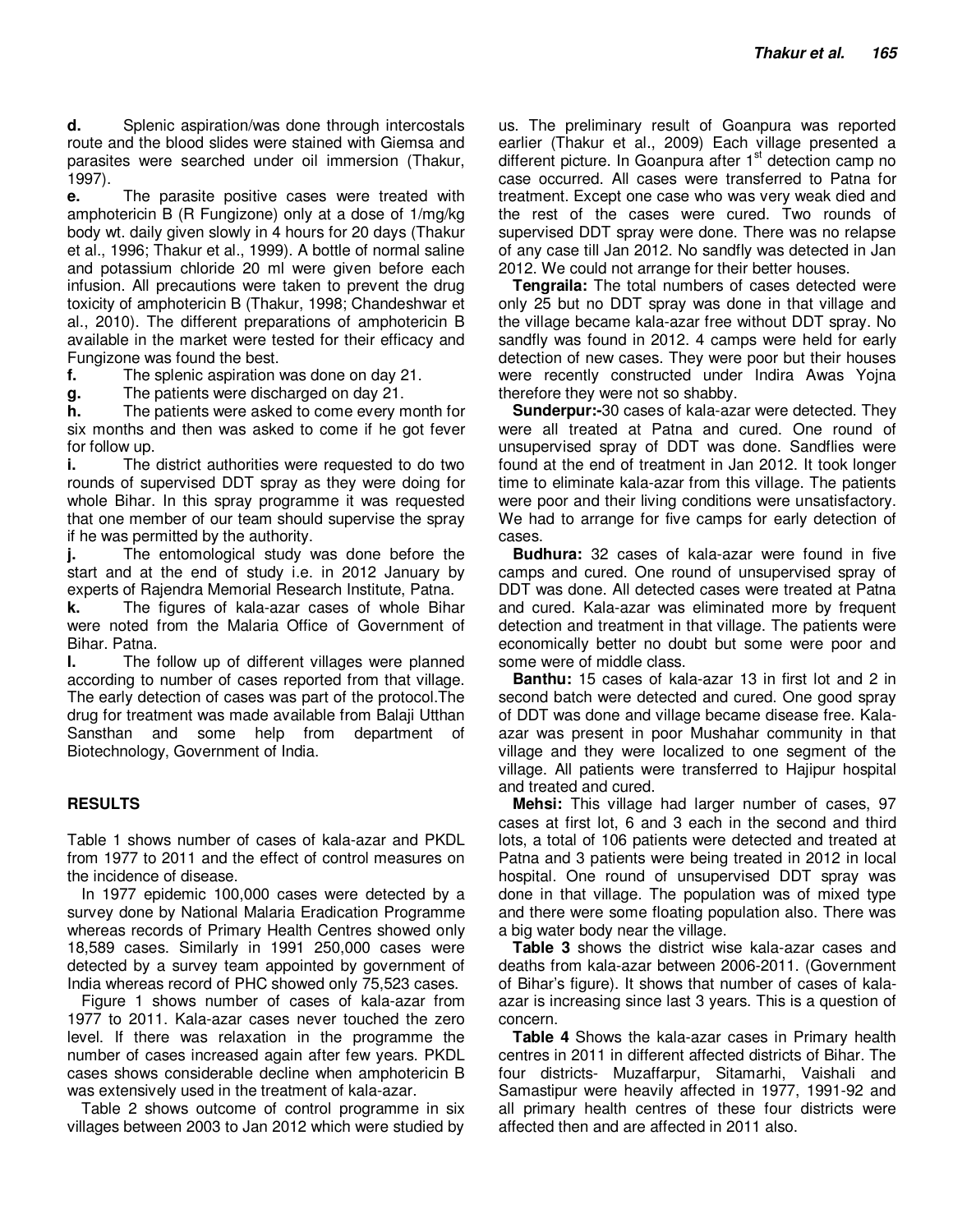| Year | PKDL cases in Bihar     | Kala-azar cases in Bihar |
|------|-------------------------|--------------------------|
| 1977 | 13                      | 100000                   |
| 1978 | 15                      | 41980                    |
| 1979 | 27                      | 25472                    |
| 1980 | 28                      | 13620                    |
| 1981 | 27                      | 14165                    |
| 1982 | 28                      | 11120                    |
| 1983 | 30                      | 11830                    |
| 1984 | 35                      | 12985                    |
| 1985 | 48                      | 13029                    |
| 1986 | 52                      | 14979                    |
| 1987 | 50                      | 19179                    |
| 1988 | 55                      | 19639                    |
| 1989 | 59                      | 34489                    |
| 1990 | 14                      | 54650                    |
| 1991 | 20                      | 250000                   |
| 1992 | 22                      | 75523                    |
| 1993 | 10                      | 44155                    |
| 1994 | 17                      | 24391                    |
| 1995 | 18                      | 21045                    |
| 1996 | 14                      | 25056                    |
| 1997 | 14                      | 15948                    |
| 1998 | 14                      | 12441                    |
| 1999 | 12                      | 11627                    |
| 2000 | 5                       | 12909                    |
| 2001 | 15                      | 10237                    |
| 2002 | 10                      | 9184                     |
| 2003 | 5                       | 13960                    |
| 2004 | $\overline{\mathbf{4}}$ | 17324                    |
| 2005 | $\overline{\mathbf{4}}$ | 21177                    |
| 2006 | $\mathbf{1}$            | 29711                    |
| 2007 | 17                      | 37822                    |
| 2008 | $\overline{7}$          | 29094                    |
| 2009 | <b>NA</b>               | 21318                    |
| 2010 | $\mathbf{1}$            | 23084                    |
| 2011 | 9                       | 25178                    |

**Table 1.** Shows total no. of cases of kala-azar in Bihar between 1977 and 2011 (Figures from kala-azar Department of Government of Bihar) and PKDL patients admitted to PMCH. (Patna Medical College Hospital) and of one survey done by Dept. of Malaria control of Govt. of India in 1977 and one by department of health govt. of India in 1991.

**Table 2.** show the results of six studied villages from 2003 to January 2012.

| Sr.<br>No. | Village (district, block)          | No of cases<br>detected | <b>Supervised DDT</b><br>spray done      | Final status in Jan 2012                                            | Entomological<br>status in Jan 2012  |
|------------|------------------------------------|-------------------------|------------------------------------------|---------------------------------------------------------------------|--------------------------------------|
|            |                                    |                         |                                          |                                                                     |                                      |
| -1.        | Goanpura (Patna,<br>Phulwari ) (S) | 39. One case died       | 2 supervised sprays                      | No new case after 39 cases of kala-<br>azar. Yearly camps were done | No sandfly detected                  |
|            | Dhuparchak(C)                      | 12 cases detected.      | No Supervised spray.                     | 2 cases in 2012.                                                    |                                      |
| 2.         | Tengraila (Patna.<br>Naubatpur)    | 25 cases in 4 camps     | No spray                                 | No case of kala-azar for the last 2 years                           | No sandfly                           |
| 3.         | Sunderpur (Patna,<br>Bikram)       | 30 cases in 5 camps     | One unsupervised<br>spray                | Last one case in Dec. 2011                                          | Sandfly detected in<br>that village. |
| 4.         | Budhura (Patna, Barh)              | 32 cases in 5 camps     | One unsupervised<br>spray                | No case in Jan 2012                                                 | No Sandfly detected                  |
| 5.         | Banthu. (Vailashi.<br>Bhagwanpur)  | 15 cases in 2 camps     | One unsupervised<br>spray but good spray | No case for the last 3 years                                        | No sandfly                           |
| 6.         | Mehsi, (East                       | 106 cases in $3$        | One unsupervised                         | 3 cases in 2012 but cure.                                           | No sandfly                           |
|            | Champaran, (Mehsi)                 | camps                   | spray                                    |                                                                     |                                      |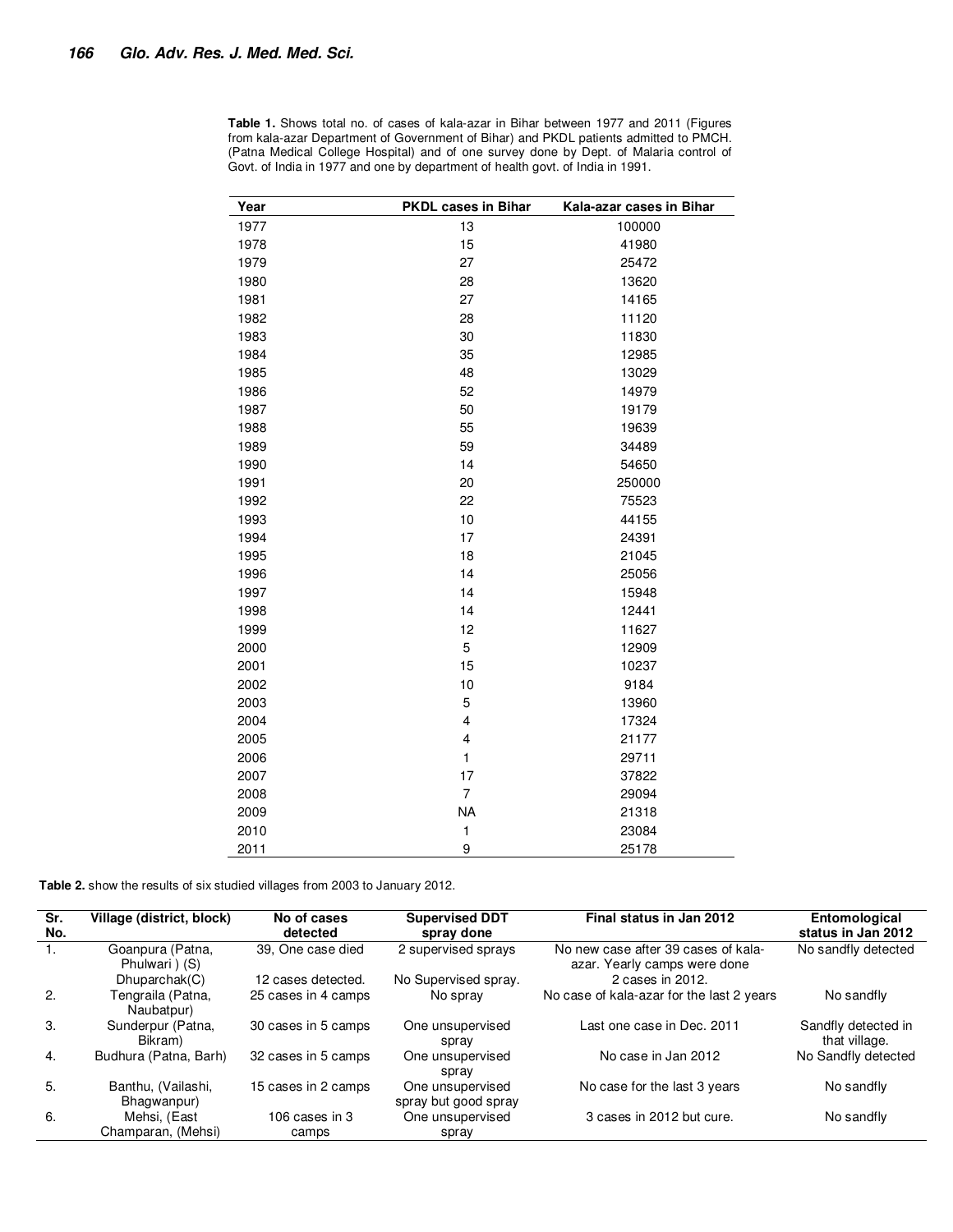**Table 3.** District wise Kala-azar Cases and Deaths of Year 2006-2011

|                | δ                       | 2006     |                |          | 2007         |                |                | 2009           |                | 2010     |                | 2011     |                         |
|----------------|-------------------------|----------|----------------|----------|--------------|----------------|----------------|----------------|----------------|----------|----------------|----------|-------------------------|
| SL.NO.         | <b>District</b><br>Name | CASE     | DEATH          | CASE     | DEATH        | CASE           | DEATH          | CASE           | DEATH          | CASE     | DEATH          | CASE     | <b>DEATH</b>            |
| $\mathbf{1}$   | Araria                  | 2587     | 0              | 3937     | 6            | 2382           | 5              | 1575           | 3              | 2037     | 0              | 1792     | 0                       |
| $\overline{c}$ | Arwal                   | 6        | $\mathbf{0}$   | 7        | $\mathbf{0}$ | 4              | 0              | 2              | $\Omega$       | 2        | 0              | 1        | $\mathbf{0}$            |
| 3              | Aurangabad              | 0        | 0              | 0        | 0            | 0              | 0              | $\mathbf 0$    | 0              | 0        | 0              | 0        | $\mathbf 0$             |
| 4              | <b>Banka</b>            | 0        | $\Omega$       | 0        | 0            | $\overline{c}$ | 0              | 2              | 0              | $\Omega$ | 0              | 1        | $\mathbf 0$             |
| 5              | Begusarai               | 874      | 15             | 757      | 34           | 479            | 12             | 272            | 4              | 293      | 5              | 351      | $\overline{c}$          |
| 6              | Bhagalpur               | 185      | 4              | 101      | $\mathbf{0}$ | 100            | 0              | 47             | $\overline{c}$ | 105      | 4              | 170      | 4                       |
| 7              | <b>Bhojpur</b>          | 69       | 5              | 31       | 1            | 24             | $\overline{c}$ | $\overline{7}$ | 0              | 15       | 0              | 21       | 0                       |
| 8              | Buxar                   | 9        | $\mathbf{0}$   | 3        | $\mathbf{0}$ | 10             | 0              | 50             | $\overline{c}$ | 10       | 0              | 14       | 0                       |
| 9              | Darbhanga               | 728      | 6              | 1246     | 6            | 1497           | 4              | 947            | $\mathbf{1}$   | 1019     | 0              | 1121     | 0                       |
| 10             | E.Champaran             | 1614     | 19             | 3182     | 19           | 2064           | 12             | 1365           | 5              | 1280     | 14             | 1399     | 6                       |
| 11             | Gava                    | 0        | $\mathbf{0}$   | 0        | 0            | 0              | 0              | 0              | $\Omega$       | 0        | 0              | 0        | $\mathbf{0}$            |
| 12             | Gopalganj               | 1331     | 1              | 1574     | 0            | 1136           | $\mathbf{1}$   | 767            | 0              | 877      | 0              | 930      | 0                       |
| 13             | Jamui                   | 0        | 0              | 0        | 0            | 0              | 0              | 0              | 0              | 0        | 0              | $\Omega$ | 0                       |
| 14             | Jehanabad               | 15       | 0              | 28       | 0            | 11             | 0              | 19             | 0              | 14       | 0              | 24       | $\mathbf 0$             |
| 15             | Kaimur                  | 0        | 0              | $\Omega$ | $\mathbf{0}$ | $\Omega$       | 0              | $\Omega$       | 0              | $\Omega$ | 0              | $\Omega$ | $\mathbf 0$             |
| 16             | Katihar                 | 895      | 5              | 1096     | 14           | 744            | 9              | 532            | 5              | 708      | 8              | 927      | 8                       |
| 17             | Khagaria                | 780      | $\mathsf 0$    | 236      | 0            | 588            | 0              | 309            | 0              | 329      | 0              | 349      | 0                       |
| 18             | Kishanganj              | 135      | 0              | 208      | 0            | 214            | 0              | 128            | $\mathbf{1}$   | 167      | $\overline{0}$ | 222      | 0                       |
| 19             | Lakhisarai              | 24       | 0              | 25       | 0            | 22             | 0              | 5              | 0              | 15       | 0              | 62       | $\mathbf{0}$            |
| 20             | Madhepura               | 2245     | 0              | 2692     | 0            | 1999           | $\overline{c}$ | 1591           | 3              | 1721     | 3              | 1520     | 4                       |
| 21             | Madhubani               | 1026     | 3              | 1116     | 1            | 1013           | 3              | 732            | 2              | 630      | 2              | 543      | $\overline{\mathbf{c}}$ |
| 22             | Munger                  | 61       | $\mathbf{0}$   | 23       | 0            | 78             | 0              | 40             | $\mathbf{1}$   | 60       | $\mathbf{1}$   | 104      | $\overline{c}$          |
| 23             | Muzaffarpur             | 3966     | 32             | 4660     | 36           | 3679           | 38             | 2329           | 11             | 2573     | 22             | 2782     | 18                      |
| 24             | Nalanda                 | 110      | $\mathbf{1}$   | 63       | 0            | 42             | 0              | 13             | $\overline{c}$ | 11       | 0              | 18       | $\mathbf 0$             |
| 25             | Nawada                  | 1        | 0              | 0        | 0            | 0              | 0              | 61             | 4              | 17       | 0              | 32       | 0                       |
| 26             | Patna                   | 499      | 25             | 310      | 6            | 197            | 5              | 133            | $\overline{c}$ | 141      | 4              | 170      | 3                       |
| 27             | Purnea                  | 1379     | $\overline{c}$ | 1890     | 2            | 2016           | 1              | 2138           | $\mathbf{1}$   | 2238     | 8              | 2232     | 1                       |
| 28             | Rohtas                  | $\Omega$ | 0              | 0        | 0            | 0              | 0              | $\Omega$       | 0              | $\Omega$ | 0              | 0        | 0                       |
| 29             | Saharsa                 | 2054     | 6              | 3826     | 4            | 2505           | 7              | 2150           | 5              | 2230     | 5              | 2191     | 4                       |
| 30             | Samastipur              | 1389     | 6              | 1817     | 6            | 1922           | 9              | 1158           | 3              | 1261     | 1              | 1233     | $\overline{c}$          |
| 31             | Saran                   | 1652     | $\overline{c}$ | 2139     | 9            | 1596           | 4              | 1055           | $\overline{c}$ | 1103     | 1              | 1733     | 4                       |
| 32             | Sheikhpura              | 1        | 0              | 1        | 0            | 0              | 0              | $\mathbf 0$    | 0              | 0        | 0              | 58       | 1                       |
| 33             | Sheohar                 | 142      | $\Omega$       | 208      | 0            | 127            | $\mathbf{1}$   | 110            | $\overline{0}$ | 95       | $\overline{0}$ | 222      | $\Omega$                |
| 34             | Sitamarhi               | 897      | 10             | 1168     | 19           | 847            | 24             | 726            | 15             | 934      | 8              | 1294     | 12                      |
| 35             | Siwan                   | 700      | $\mathbf 0$    | 999      | 0            | 754            | 0              | 660            | 0              | 715      | 1              | 786      | $\Omega$                |
| 36             | Supaul                  | 622      | $\mathbf{0}$   | 817      | 2            | 16             | 4              | 386            | $\mathbf{1}$   | 396      | 0              | 352      | $\Omega$                |
| 37             | Vaishali                | 2972     | 18             | 3275     | 6            | 2787           | 3              | 1883           | 4              | 1989     | $\overline{7}$ | 2421     | 3                       |
| 38             | W.Champaran             | 743      | $\overline{c}$ | 387      | 1            | 239            | 1              | 126            | $\mathbf{1}$   | 99       | $\mathbf{1}$   | 103      | 0                       |
| <b>Total</b>   |                         | 29711    | 162            | 37822    | 172          | 29094          | 147            | 21318          | 80             | 23084    | 95             | 25178    | 76                      |

There was increase in number of cases of kala-azar from 2009**.**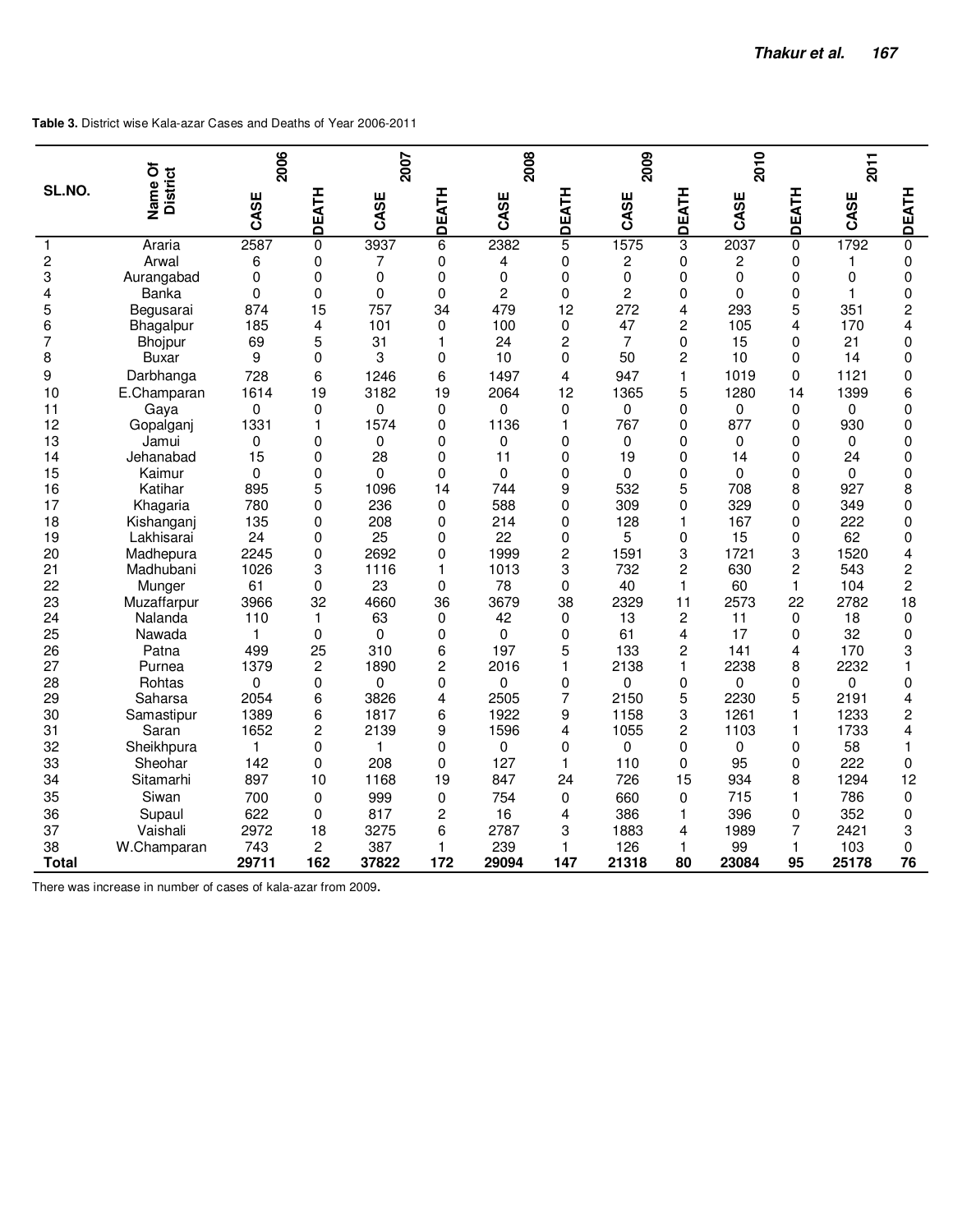#### **Table 4.** Kala-azar in Bihar Primary Health Centre wise in 2011

| Revised Final MONTHLY KALA-AZAR REPORT OF 2011<br><b>STATE: BIHAR</b><br>MONTH: DEC/YEAR: 2011 |                                |                |                       |                                |       |                                       |         |                |              |                        |                          |                |                 |                          |                    |                    |                   |         |
|------------------------------------------------------------------------------------------------|--------------------------------|----------------|-----------------------|--------------------------------|-------|---------------------------------------|---------|----------------|--------------|------------------------|--------------------------|----------------|-----------------|--------------------------|--------------------|--------------------|-------------------|---------|
|                                                                                                |                                |                | No. of<br><b>PHCs</b> |                                |       | Report up to<br><b>Previous Month</b> |         |                | the Month    | <b>Reported during</b> | <b>Progressive Total</b> |                |                 |                          |                    |                    |                   |         |
| SI.No                                                                                          | Name of the<br><b>District</b> | Total          | <b>Affected</b>       | Population of<br>affected PHCs | Cases | Deaths                                | Treated | Cases          | Deaths       | Treated                | Cases                    | <b>Deaths</b>  | <b>Treated</b>  | Cases under<br>treatment | Untreated<br>Cases | Resistant<br>Cases | <b>PKDL Cases</b> | Remarks |
| $\mathbf{1}$                                                                                   | $\overline{2}$                 | 3              | 4                     | 5                              | 6     | $\overline{7}$                        | 8       | 9              | 10           | 11                     | 12                       | 13             | $\overline{14}$ | 15                       | 16                 | 17                 | 18                | 19      |
| $\mathbf{1}$                                                                                   | Araria                         | 9              | 9                     | 0                              | 1716  | 0                                     | 873     | 76             | 0            | 300                    | 1792                     | 0              | 1173            | 619                      | $\mathbf 0$        | $\mathbf 0$        | 0                 | tele    |
| 2                                                                                              | Arwal                          | 3              | 1                     | 0                              | 1     | 0                                     | 1       | 0              | 0            | 0                      | 1                        | 0              | 1               | 0                        | 0                  | 0                  | 0                 | rec     |
| 3                                                                                              | Aurangabad                     | 11             | 0                     | 0                              | 0     | 0                                     | 0       | 0              | 0            | 0                      | 0                        | 0              | 0               | 0                        | 0                  | 0                  | 0                 | rec     |
| 4                                                                                              | Banka                          | 10             | 0                     | 0                              | 0     | 0                                     | 0       | 1              | 0            | 1                      | 1                        | 0              | 1               | 0                        | 0                  | 0                  | 0                 | rec     |
| 5                                                                                              | Begusarai                      | 11             | 10                    | 0                              | 328   | $\overline{c}$                        | 297     | 23             | 0            | 24                     | 351                      | $\overline{c}$ | 321             | 28                       | 0                  | 0                  | 0                 | rec     |
| 6                                                                                              | Bhagalpur                      | 11             | 9                     | 0                              | 161   | 4                                     | 126     | 9              | 0            | 15                     | 170                      | 4              | 141             | 18                       | 6                  | 0                  | $\mathbf{1}$      | rec     |
| 7                                                                                              | Bhojpur                        | 12             | 3                     | 0                              | 20    | 0                                     | 17      | 1              | 0            | 3                      | 21                       | 0              | 20              | 1                        | 0                  | 0                  | 0                 | rec     |
| 8                                                                                              | Buxar                          | $\overline{7}$ | $\overline{c}$        | 0                              | 14    | 0                                     | 14      | 0              | 0            | 0                      | 14                       | 0              | 14              | 0                        | 0                  | 0                  | 0                 | rec     |
| 9                                                                                              | Darbhanga                      | 16             | 15                    | 0                              | 1035  | 0                                     | 881     | 86             | 0            | 79                     | 1121                     | 0              | 960             | 98                       | 40                 | 23                 | 0                 | rec     |
| 10                                                                                             | E.Champaran                    | 20             | 18                    | 0                              | 1324  | 6                                     | 1226    | 75             | 0            | 81                     | 1399                     | 6              | 1307            | 86                       | 0                  | 0                  | 0                 | rec     |
| 11                                                                                             | Gaya                           | 19             | 0                     | 0                              | 0     | 0                                     | 0       | 0              | 0            | 0                      | 0                        | 0              | 0               | 0                        | 0                  | 0                  | 0                 | rec     |
| 12                                                                                             | Gopalganj                      | 14             | 13                    | 0                              | 889   | 0                                     | 845     | 41             | 0            | 49                     | 930                      | 0              | 894             | 15                       | 0                  | 0                  | 21                | rec     |
| 13                                                                                             | Jamui                          | 7              | 0                     | 0                              | 0     | 0                                     | 0       | 0              | 0            | 0                      | 0                        | 0              | 0               | 0                        | 0                  | 0                  | 0                 | rec     |
| 14                                                                                             | Jehanabad                      | 7              | 4                     | 0                              | 20    | 0                                     | 19      | 4              | 0            | 5                      | 24                       | 0              | 24              | 0                        | 0                  | 0                  | 0                 | rec     |
| 15                                                                                             | Kaimur                         | 9              | 0                     | 0                              | 0     | 0                                     | 0       | 0              | 0            | 0                      | 0                        | 0              | 0               | 0                        | 0                  | 0                  | 0                 | rec     |
| 16                                                                                             | Katihar                        | 17             | 17                    | 0                              | 843   | 8                                     | 721     | 84             | 0            | 113                    | 927                      | 8              | 834             | 53                       | 30                 | 0                  | 2                 | rec     |
| 17                                                                                             | Khagaria                       | 8              | 7                     | 0                              | 324   | 0                                     | 267     | 25             | $\mathbf 0$  | 30                     | 349                      | 0              | 297             | 52                       | $\mathbf 0$        | $\mathbf 0$        | 0                 | tele    |
| 18                                                                                             | Kishanganj                     | 7              | $\overline{7}$        | 0                              | 211   | 0                                     | 192     | 11             | 0            | 18                     | 222                      | 0              | 210             | 11                       | $\mathbf{1}$       | 0                  | 0                 | rec     |
| 19                                                                                             | Lakhisarai                     | 6              | 4                     | 0                              | 61    | 0                                     | 59      | $\mathbf{1}$   | $\mathbf 0$  | 0                      | 62                       | 0              | 59              | $\mathbf{1}$             | 2                  | 0                  | 0                 | rec     |
| 20                                                                                             | Madhepura                      | 13             | 13                    | 0                              | 1456  | 4                                     | 1197    | 64             | 0            | 146                    | 1520                     | 4              | 1343            | 125                      | 47                 | 0                  | 1                 | rec     |
| 21                                                                                             | Madhubani                      | 18             | 18                    | 0                              | 506   | $\overline{c}$                        | 467     | 37             | 0            | 37                     | 543                      | 2              | 504             | 36                       | $\mathbf{1}$       | 0                  | 0                 | rec     |
| 22                                                                                             | Munger                         | 6              | 4                     | 0                              | 99    | $\overline{c}$                        | 97      | 5              | 0            | 4                      | 104                      | $\overline{c}$ | 101             | $\mathbf{1}$             | 0                  | 0                  | 0                 | rec     |
| 23                                                                                             | Muzaffarpur                    | 16             | 16                    | 0                              | 2667  | 18                                    | 2331    | 115            | 0            | 331                    | 2782                     | 18             | 2662            | 99                       | 0                  | 3                  | 0                 | rec     |
| 24                                                                                             | Nalanda                        | 20             | 9                     | 0                              | 16    | 0                                     | 15      | 2              | 0            | 3                      | 18                       | 0              | 18              | 0                        | 0                  | 0                  | 0                 | rec     |
| 25                                                                                             | Nawada                         | 10             | 1                     | 0                              | 32    | 0                                     | 32      | 0              | 0            | 0                      | 32                       | 0              | 32              | 0                        | 0                  | 0                  | 0                 | rec     |
| 26                                                                                             | Patna                          | 23             | 16                    | 0                              | 156   | 3                                     | 147     | 14             | 0            | 17                     | 170                      | 3              | 164             | 2                        | $\mathbf 0$        | 0                  | 1                 | rec     |
| 27                                                                                             | Purnea                         | 14             | 14                    | 0                              | 2142  | $\mathbf{1}$                          | 1980    | 90             | 0            | 156                    | 2232                     | $\mathbf{1}$   | 2136            | 94                       | 0                  | 1                  | 0                 | rec     |
| 28                                                                                             | Rohtas                         | 19             | 0                     | 0                              | 0     | 0                                     | 0       | 0              | 0            | 0                      | 0                        | 0              | 0               | 0                        | 0                  | 0                  | 0                 | rec     |
| 29                                                                                             | Saharsa                        | 10             | 9                     | 0                              | 2079  | 4                                     | 1749    | 112            | 0            | 182                    | 2191                     | 4              | 1931            | 223                      | 26                 | 0                  | 7                 | rec     |
| 30                                                                                             | Samastipur                     | 16             | 16                    | 0                              | 1174  | 2                                     | 1108    | 59             | 0            | 95                     | 1233                     | 2              | 1203            | 26                       | 2                  | 0                  | 0                 | rec     |
| 31                                                                                             | Saran                          | 15             | 15                    | 0                              | 1642  | 3                                     | 1555    | 91             | $\mathbf{1}$ | 107                    | 1733                     | 4              | 1662            | 64                       | 0                  | $\mathbf 0$        | 3                 | rec     |
| 32                                                                                             | Sheikhpura                     | 6              | 3                     | 0                              | 58    | $\mathbf{1}$                          | 53      | 0              | 0            | $\mathbf{1}$           | 58                       | $\mathbf{1}$   | 54              | $\mathbf{1}$             | 3                  | 0                  | 0                 | tele    |
| 33                                                                                             | Sheohar                        | 5              | 4                     | 0                              | 213   | 0                                     | 198     | 9              | 0            | 15                     | 222                      | 0              | 213             | 9                        | $\mathbf 0$        | 0                  | 0                 | by vbd  |
| 34                                                                                             | Sitamarhi                      | 13             | 13                    | 0                              | 1216  | 12                                    | 1036    | 78             | 0            | 98                     | 1294                     | 12             | 1134            | 111                      | 37                 | 0                  | 0                 | rec     |
| 35                                                                                             | Siwan                          | 19             | 19                    | 0                              | 743   | 0                                     | 674     | 43             | 0            | 69                     | 786                      | 0              | 743             | 43                       | $\mathbf 0$        | 0                  | 0                 | rec     |
| 36                                                                                             | Supaul                         | 11             | 10                    | 0                              | 320   | 0                                     | 289     | 32             | 0            | 27                     | 352                      | 0              | 316             | 36                       | 0                  | 0                  | 0                 | tele    |
| 37                                                                                             | Vaishali                       | 16             | 16                    | 0                              | 2283  | $\overline{c}$                        | 2245    | 138            | $\mathbf{1}$ | 128                    | 2421                     | 3              | 2373            | 45                       | 0                  | 0                  | 0                 | rec     |
| 38                                                                                             | W.Champaran                    | 16             | 11                    | 0                              | 99    | 0                                     | 78      | $\overline{4}$ | $\mathbf 0$  | 11                     | 103                      | 0              | 89              | 13                       | $\mathbf 0$        | 0                  | $\mathbf{1}$      | rec     |
| <b>TOTAL</b>                                                                                   |                                | 470            | 326                   | 0                              | 23848 | 74                                    | 20789   | 133<br>0       | $\mathbf{2}$ | 2145                   | 25178                    | 76             | 22934           | 191<br>0                 | 19<br>5            | 27                 | 37                |         |

No of district affected 32 out of 38.

No of PHC affected:

All PHC affected = no of districts  $= 12$ 

More than 75% of PHC affected = no of district =  $9$ 

More than 50% of PHC affected = no of district =  $4$ 

Less than 50 % of PHC affected  $= 7$ 

There was increase in number of cases in 2011 compared to 2009 and 2010.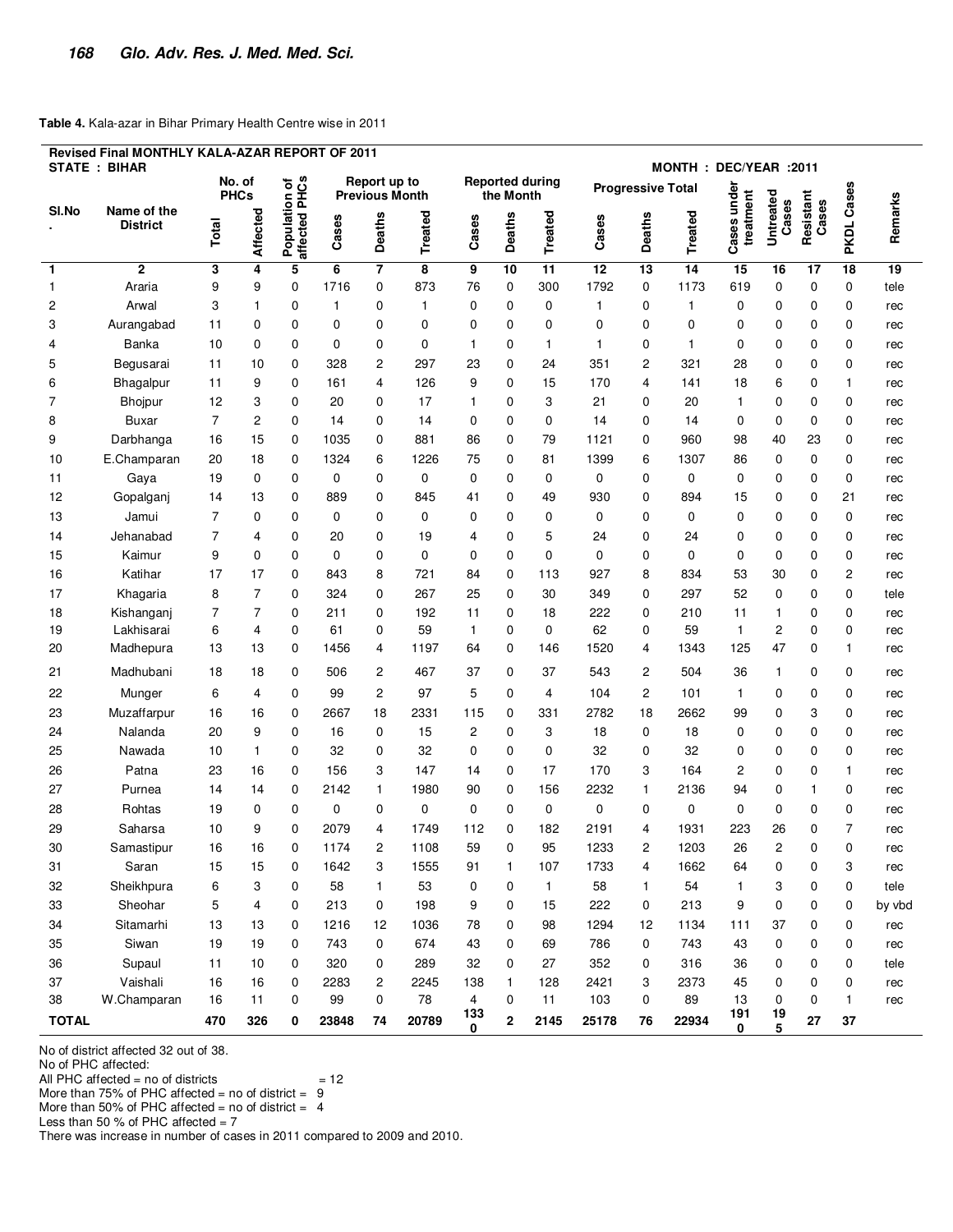

**Figure 1.** Showing relation of kala-azar cases and PKDL between 1977 and 2011



**Figure 2.** Boxplot of the Kala-azar cases detected in six villages between 2003 and Jan 2012

#### **Statistical Analysis of the results**

The statistical analysis (Figure 2) of Table 1 reveals that a very high unusual (outlier) value of persons suffering from the disease in January 2004 was detected at Mehasi (East Champaran) as compared with other places that include Goanpura (Patna), Tengraila (Patna), Sunderepur (Patna), Budhura (Patna), Banthu (Vaishali).

A trend analysis was carried out for understanding the nature of the pattern of district wise Kala-azar cases and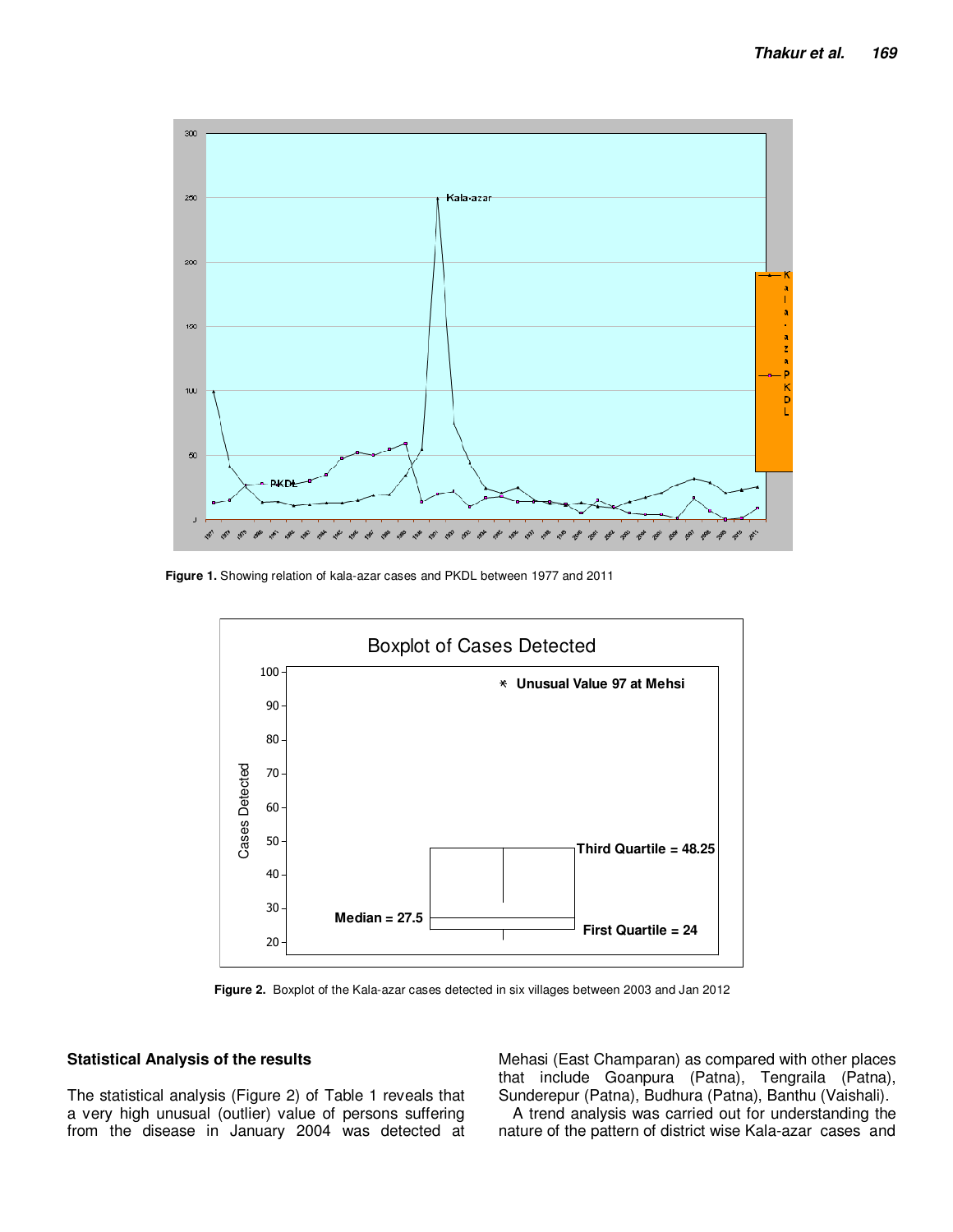| <b>Districts</b> | <b>Fitted Trend Equation</b> | <b>Nature of Annual Growth</b> |
|------------------|------------------------------|--------------------------------|
| Araria           | 3433-299.5*t                 | Decreasing                     |
| Begusarai        | 926-120.4*t                  | Decreasing                     |
| Bhagalpur        | 129.6-3.3*t                  | Decreasing                     |
| Bhojpur          | 58.3-8.7 <sup>*</sup> t      | Decreasing                     |
| <b>Buxar</b>     | $7.4 + 2.5$ <sup>*</sup> t   | Increasing                     |
| Darbhanga        | 1020+21.1*t                  | Increasing                     |
| E. Champaran     | 2565-213.7*t                 | Decreasing                     |
| Gopalganj        | 1576-144.7*t                 | Decreasing                     |
| Jahanabad        | $17.4 + 0.3$ <sup>*</sup> t  | Increasing                     |
| Katihar          | 930-34.7*t                   | Decreasing                     |
| Khagaria         | 647-61.6*t                   | Decreasing                     |
| Kishanganj       | 156.4+6.5*t                  | Increasing                     |
| Lakhisarai       | $11.2 + 4.1$ <sup>*</sup> t  | Increasing                     |
| Madhepura        | 2656-198.5*t                 | Decreasing                     |
| Madhubani        | 1258.7-118.7*t               | Decreasing                     |
| Munger           | $32.2 + 8.2$ <sup>*</sup> t  | Increasing                     |
| Muzaffarpur      | 4685-386.6*t                 | Decreasing                     |
| <b>Nalanda</b>   | 107.3-18.4*t                 | Decreasing                     |
| Nawada           | $-8.2 + 7.6$ <sup>*</sup> t  | Increasing                     |
| Patna            | 463.3-63.3*t                 | Decreasing                     |
| Purnia           | 1439+155*t                   | Increasing                     |
| Saharsa          | 2938-127.4*t                 | Decreasing                     |
| Samastipur       | 1785-91.8*t                  | Decreasing                     |
| Saran            | 1871-92.7*t                  | Decreasing                     |
| Sheikhpura       | $-18.2 + 8.1$ <sup>*</sup> t | Increasing                     |
| Sheohar          | $146.3 + 1.3$ <sup>*</sup> t | Increasing                     |
| Sitamarhi        | 861+33.2 <sup>*</sup> t      | Increasing                     |
| Siwan            | 821-14.7*t                   | Decreasing                     |
| Supaul           | 656-64.1*t                   | Decreasing                     |
| Vaishali         | 3306-214.8*t                 | Decreasing                     |
| W. Champaran     | 701-119.3*t                  | Decreasing                     |
| Total            | 35167-2133.0*t               | Decreasing                     |

**Table 2a.** Trend analysis of Kala-azar cases reported in districts of Bihar during 2006-2011

deaths during 2006-2011 given in Table 2. Out of 38 districts of Bihar seven districts that include Arwal, Aurangabad, Banka, Gaya, Jamui, Kaimur and Rohtas were not considered for the analysis because of either no or a very few Kala-azar cases were reported in these districts. Table 2a provides the fitted linear trend equation as well as the nature of the annual growth between 2006 and 2011. Twenty (64.5%) districts show a decreasing trend while 11 (35.5%) districts reveal an increasing trend in this period. Figure 2a depicts the trend analysis plots for the total Kala-azar cases and the deaths in these cases during 2006-2011. These plots reveal a declining trend. The fitted trend equations for the total Kala-azar cases and the total deaths based on 38 districts are obtained as 35167-2133.0Xt and 194.8-20.8Xt respectively, which point to a declining trend during 2006 to 2011.

But Table 2 indicates a more disturbing trend on considering the figures of the Kala-azar cases for the period between 2009 and 2011. The linear trend analysis (Table 2b) presents that out of 31 districts 25 (80.6%) districts reveal a rising trend while only 6 (19.4%) districts show a declining trend. The predicted values of the cases in 2012 and 2013 are also mentioned using the fitted trend equations. In view of the scenarios the policy and decision makers must intervene to contain the spread of the disease and to accomplish the UN Millennium Development Goal 6 and the Target 6C by 2015. Figure 4 portrays the alarming situation of the disease in Bihar. The trend analysis plots for total Kala-azar cases and deaths during 2009-2011 are given in Figure 5, which depicts a very high growing trend of the cases while a marginally falling trend for deaths. For predicting the Kala-azar cases in 2012, one needs to put  $t = 2012-2008$  $= 4$  in 19333+1930Xt that yields the estimated number of cases as 19333+1930X4=27053. The incidence of the disease could rise to 28983 in 2013 if the trend is allowed to continue uninterrupted.

The total number of Kala-azar cases and the number of PKDL patients admitted to the Patna Medical College and Hospital (PMCH) between 1977 and 2011 are provided in Table 3. Figure 6 reveals that unusually high values for Kala-azar cases were recorded in 1977, 1991 and 1992 while 1989 witnessed an unusual high value for the PKDL cases. The trend analysis plots for the total Kala-azar and the PKDL cases are presented in Figure 7, which shows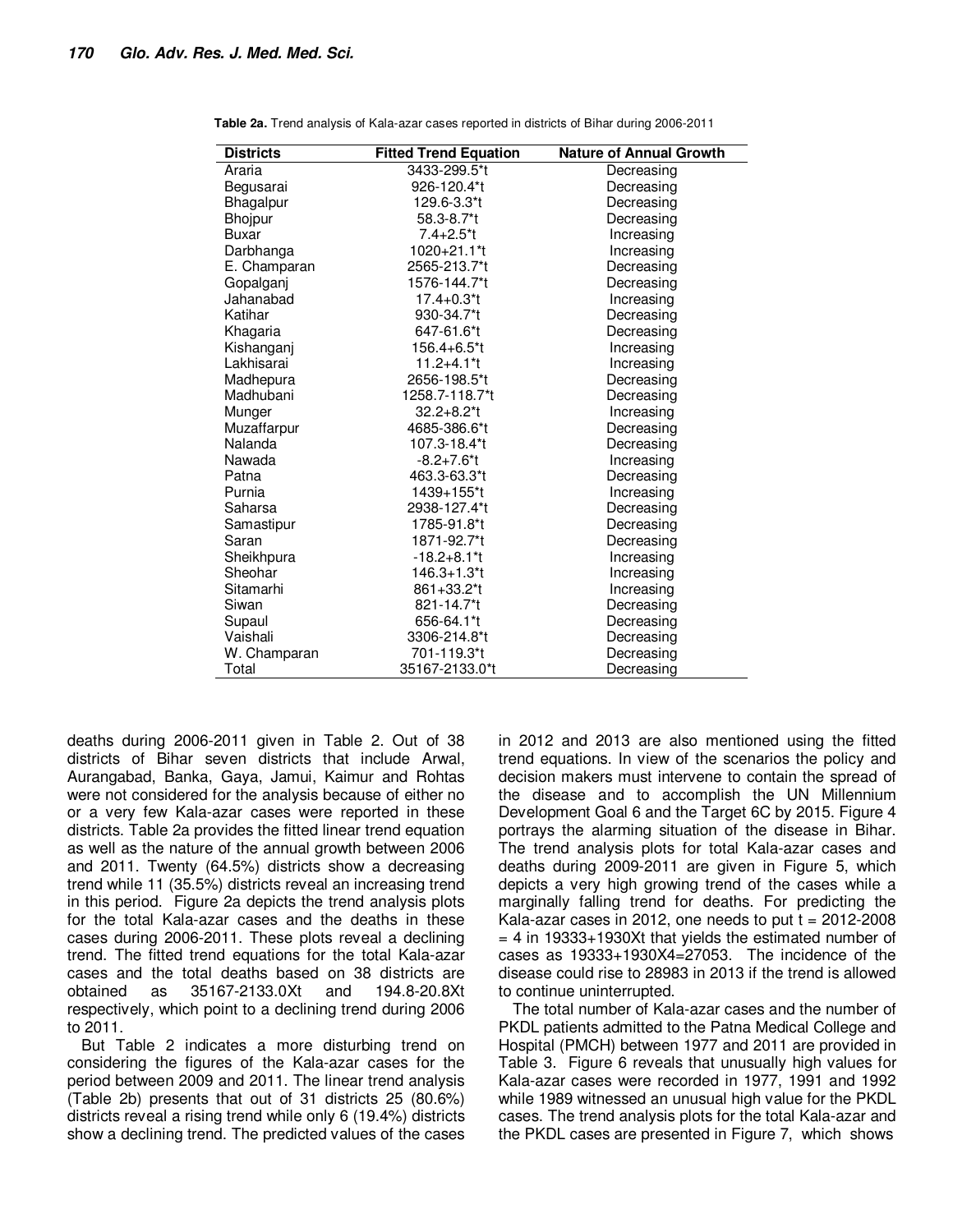

**Figure 3.** Trend analysis plot for total Kala-azar cases and deaths in these cases during 2006-2011

| <b>Districts</b> | <b>Fitted Trend Equation</b> | <b>Nature of Annual Growth</b> | <b>Predicted Cases in</b> |          |  |
|------------------|------------------------------|--------------------------------|---------------------------|----------|--|
|                  |                              |                                | 2012                      | 2013     |  |
| Araria           | 1584+108*t                   | Increasing                     | 2016.00                   | 2124.00  |  |
| Begusarai        | 226.3+39.5*t                 | Increasing                     | 384.30                    | 423.80   |  |
| Bhagalpur        | -15.7+61.5*t                 | Increasing                     | 230.30                    | 291.80   |  |
| Bhojpur          | $0.33 + 7*t$                 | Increasing                     | 28.33                     | 35.33    |  |
| <b>Buxar</b>     | 60.7-18*t                    | Decreasing                     | $-11.30$                  | $-29.30$ |  |
| Darbhanga        | 855+87*t                     | Increasing                     | 1203.00                   | 1290.00  |  |
| E. Champaran     | 1314+17*t                    | Increasing                     | 1382.00                   | 1399.00  |  |
| Gopalganj        | 695+81.5*t                   | Increasing                     | 1021.00                   | 1102.50  |  |
| Jahanabad        | $14 + 2.5$ *t                | Increasing                     | 24.00                     | 26.50    |  |
| Katihar          | 327.3+197*t                  | Increasing                     | 1115.30                   | 1312.30  |  |
| Khagaria         | 289+20*t                     | Increasing                     | 369.00                    | 389.00   |  |
| Kishanganj       | 78.3+47*t                    | Increasing                     | 266.30                    | 313.30   |  |
| Lakhisarai       | $-29.7+28.5$ <sup>*</sup> t  | Increasing                     | 84.30                     | 112.80   |  |
| Madhepura        | 1682-35.5*t                  | Decreasing                     | 1540.00                   | 1504.50  |  |
| Madhubani        | 824-94.5*t                   | Decreasing                     | 446.00                    | 351.50   |  |
| Munger           | $4 + 32$ <sup>*</sup> t      | Increasing                     | 132.00                    | 164.00   |  |
| Muzaffarpur      | 2108.3+227*t                 | Increasing                     | 3016.30                   | 3243.30  |  |
| Nalanda          | $9+2.5*t$                    | Increasing                     | 19.00                     | 21.50    |  |
| Nawada           | 65.7-14.5*t                  | Decreasing                     | 7.70                      | $-6.80$  |  |
| Patna            | $111+18.5$ <sup>*</sup> t    | Increasing                     | 185.00                    | 203.50   |  |
| Purnia           | 2108.7+47*t                  | Increasing                     | 2296.70                   | 2343.70  |  |
| Saharsa          | 2149.3+20.5*t                | Increasing                     | 2231.30                   | 2251.80  |  |
| Samastipur       | 1142.3+37.5*t                | Increasing                     | 1292.30                   | 1329.80  |  |
| Saran            | 619+339*t                    | Increasing                     | 1975.00                   | 2314.00  |  |
| Sheikhpura       | $-38.7+29$ <sup>*</sup> t    | Increasing                     | 77.30                     | 106.30   |  |
| Sheohar          | 30.3+56*t                    | Increasing                     | 254.30                    | 310.30   |  |
| Sitamarhi        | 416.7+284*t                  | Increasing                     | 1552.70                   | 1836.70  |  |
| Siwan            | 594.3+63*t                   | Increasing                     | 846.30                    | 909.30   |  |
| Supaul           | 412-17*t                     | Decreasing                     | 344.00                    | 327.00   |  |
| Vaishali         | 1560+269*t                   | Increasing                     | 2636.00                   | 2905.00  |  |
| W. Champaran     | 132.3-11.5*t                 | Decreasing                     | 86.30                     | 74.80    |  |
| Total            | 19333+1930*t                 | Increasing                     | 27053                     | 28983    |  |

| Table 2b. Trend analysis of Kala-azar cases reported in districts of Bihar during 2009-2011 |  |  |
|---------------------------------------------------------------------------------------------|--|--|
|---------------------------------------------------------------------------------------------|--|--|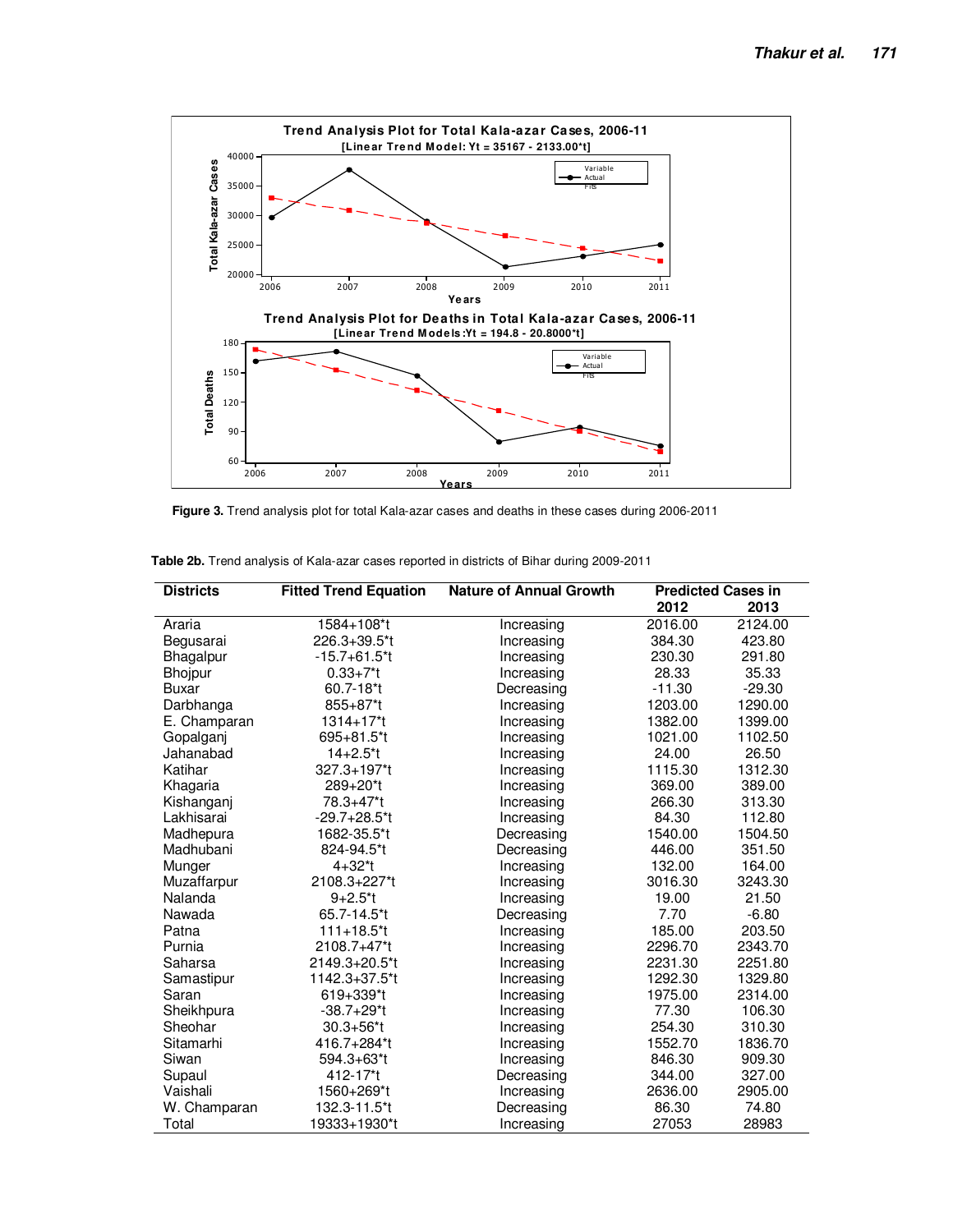

**Figure 4.** A pie chart of the nature of the annual growth of the Kala-azar cases during 2009-2011.



**Figure 5.** Trend analysis plots for total Kala-azar cases and deaths during 2009- 2011

a declining trend for both the diseases. But it is not a correct finding in view of the result mentioned in Table 2b.

Table 4 provides the information about the incidence of Kala-azar cases in Bihar at the primary health centres (PHCs) level. The findings reveal that 69.4% of the PHCs of the 38 districts of Bihar are infected by it. All (100%) PHCs of 12 districts, more than 75% but less than 100 % of 9 districts, more than 50% but up to 75% of 5 districts, and up to 50% PHCs of 6 districts are affected by the disease. On considering the level of the treated cases Araria shows the least treated cases (65.1%) of Kalaazar while in 9 districts treated cases vary between 82% to 90%, 17 districts have more than 90% but less than 100% treated cases and 6 districts show 100% treated cases. The Kala-azar-free districts included Aurangabad, Gaya, Jamui, Kaimur and Rohtas. The analysis points to undertake more vigorous steps to eliminate the disease to accomplish the target of the UN Millennium Goal by 2015.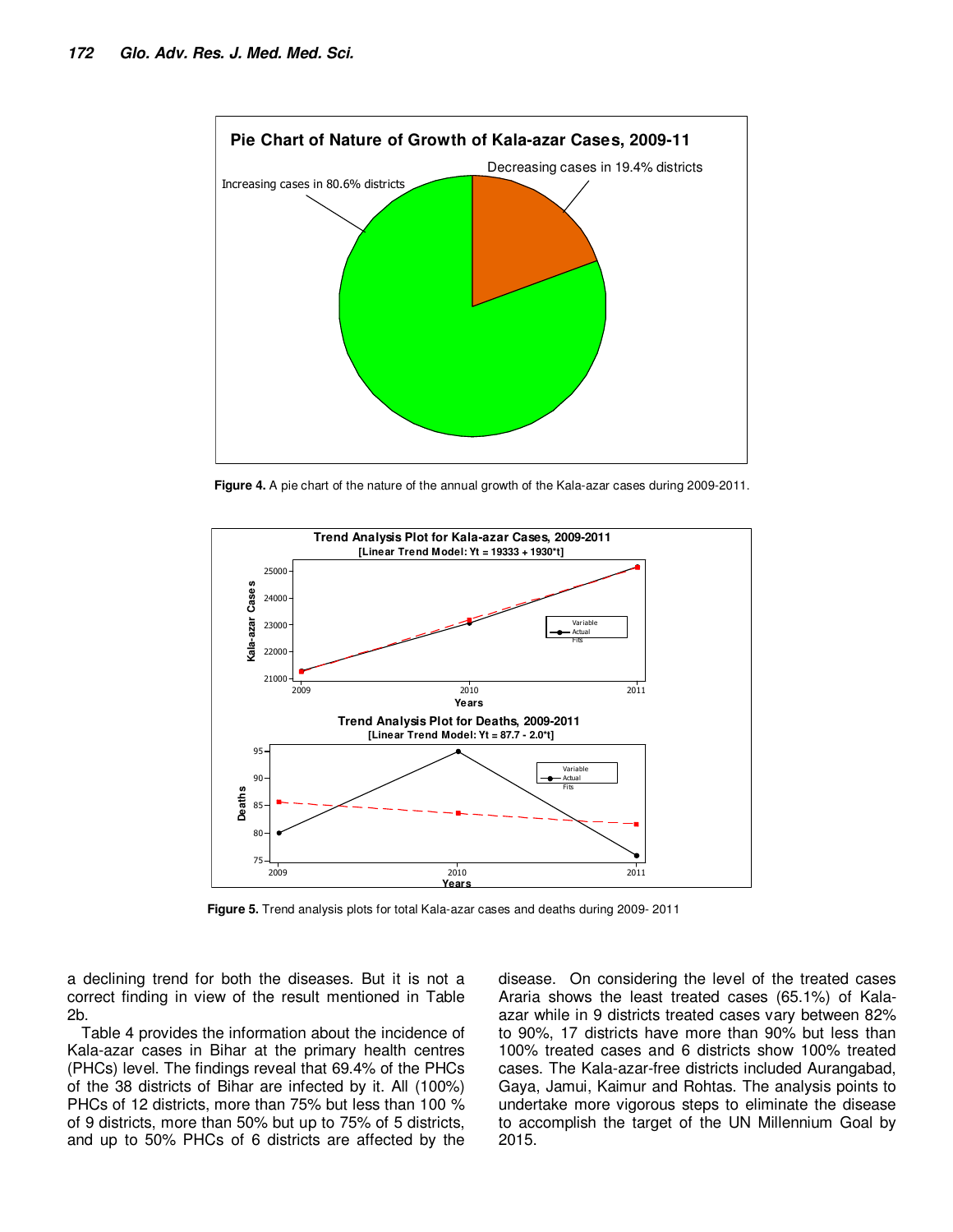

**Figure 6.** Boxplots of Kala-azar and PKDL cases during 1977-2011



**Figure 7.** Trend analysis plot6s for total Kala-azar and PKDL cases during 1977-2011

## **DISCUSSION**

This study showed that kala-azar in Bihar could be eliminated by adopting one village as an unit of elimination, collecting all patients at a time at a common place, shifting all patients to a distant place for parasitological confirmation of diagnosis and treatment with amphotericin B. In the meantime that village should be sprayed with a safer insecticide for sandfly control under some supervision. We had no other choice than DDT but DDT was found in the underground water of some of the sprayed areas and water of River Ganges also. Therefore rethinking is needed on the choice of insecticide.

In this study Goanpura met all the criteria set in the protocol mike publicity, testing the patients with rk 39,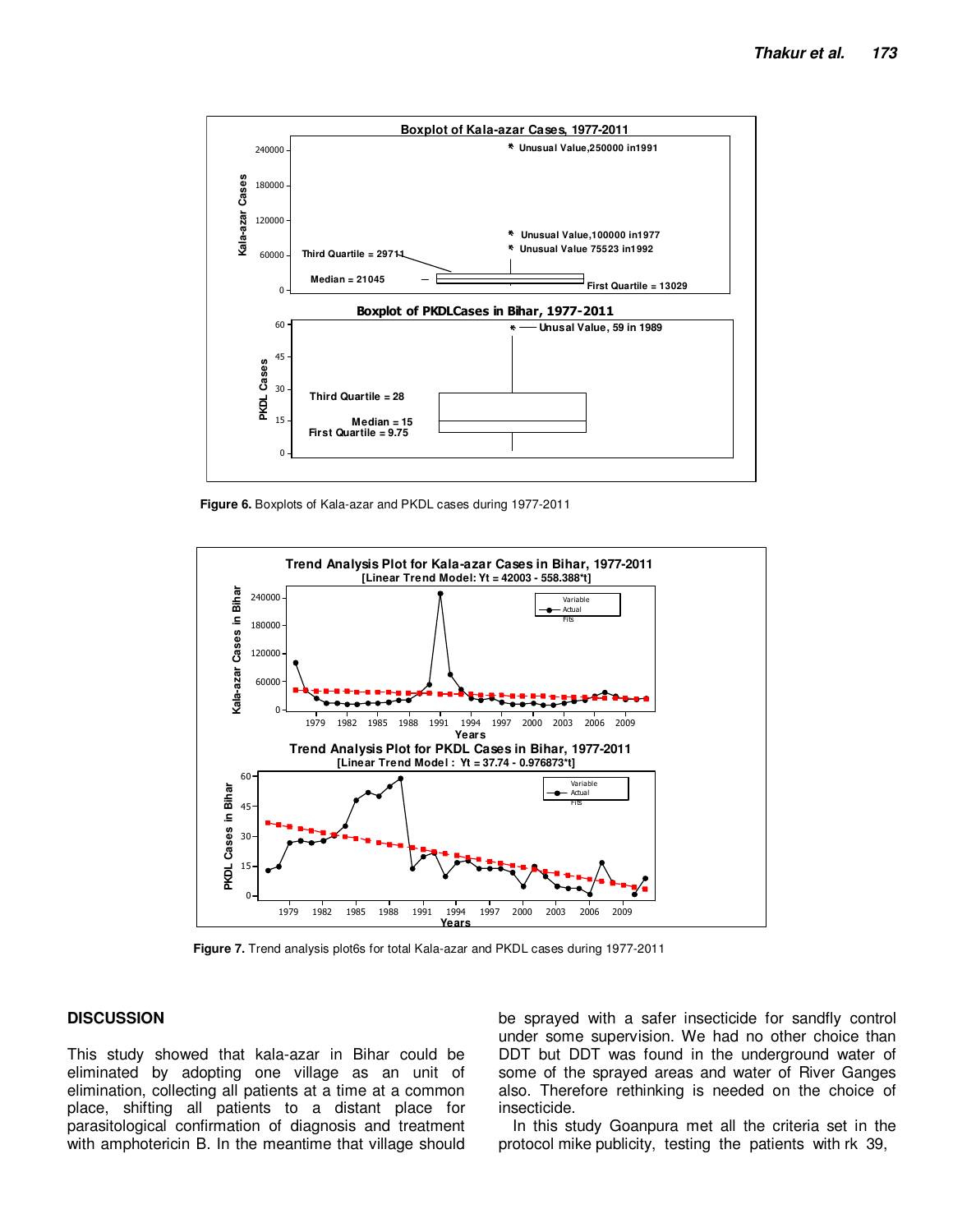shifting all the patients to Patna and then two rounds of supervised DDT spray of that village, no patient relapsed (it might be a chance). But we seldom see relapse with our regimen of treatment with AMB and no new case was detected and no sandflies was found in 2012. There was no change since preliminary report<sup>17</sup> inspite of annual checkup camps, last one in January 2012.

So far kala-azar control is concerned Tengraila was even better. Kala-azar was eliminated without DDT spray but we had to hold more detection camps for early detection of cases and their transfer to Patna for treatment. The experience of this village showed that kala-azar could be eliminated without DDT spray. It was also fell that more efforts have to be made for early detection of cases as we did here and finally extended this observation to other villages. In Banthu, Budhura and Sunderpur the disease was eliminated by holding more camps and early detection of cases and treatment. The DDT spray done was unsupervised. Only one round of unsupervised DDT spray was done in all those villages. In Sunderpur we also had to hold more camps for detection of cases as the living conditions were poor and sandflies were present till end. We felt that improvement in living conditions of the poor people in villages with better housing condition and also better surrounding will also facilitate elimination. We have not been able to emphasize this aspect of kala-azar control to the planner. Even money wasted in MANREGA could have been better utilized by providing better housing facility for poor kala-azar patients.

Mehsi case was different, here heavy infection could be controlled by this method by removing the bulk of cases to a different place and with further two attempts cases were brought to a level of 3 patients.

In all the five villages one unsupervised spray of DDT was done. Its utility needs further evaluation in the light of new experience.

**Feasibility:** Could this method be applied to whole of Bihar? 33 out of 38 districts are affected in Bihar and 25439 villages are present in the affected districts (Tables 1, 2). All districts are not equally affected. In one district there are about 200 doctors and two thousand paramedical and non medicals employees with the government agency. In one village 3 days of publicity is needed. It can be done by one person or even it can be hired. It has to be done in a zeep with a mike and one person could do it. On camp day at least one doctor with one paramedical and two non medical assistants are needed. The doctor will examine the patients. and one paramedical will do rk-39 test. One or two big vehicles like bus would be needed to transport the patients to a distant place, where facilities to do splenic/ bone marrow aspiration, to stain the slides with Giemsa, and a microscope to study the slides should be available. For treatment of kala-azar cases, the drug amphotericin B (R Fungizone), infusion sets, 5% glucose, normal saline potassium chloride and dexamethasone to tackle any

emergent reaction should be available. There should be sufficient space to accommodate at least 100 persons at a time for 20 days. Any medical collage, district or subdivisional hospital can handle that number of patients. Bihar has got 8 government medical colleges, 2 private medical colleges and one Central Government's Institute exclusively devoted to kala-azar Rajendra Memorial Research Institute of Government of India in Patna and two private Medical College Hospitals. Therefore the infrastructure and manpower are enough to tackle this problem. The cheapest and best drug Fungizone should be made available. There should not be any shortage of this drug as happened recently. We compared many preparations of amphotericin B and found fungizone as the best both on amastigotes and promastigotes. Therefore we chose this drug. During last few years the effective drugs were not available. That might be one of the reasons for increase in number of cases of kala-azar since last three years (Table 1, Figure 1). We see sperts of rise in PKDL cases recently which might be due to increasing use of sodium antimony gluconate recently during the period of shortage of effective drug (Thakur et al., 2008; Samiran et al., 2007). We are not paying attention for the treatment of PKDL which requires longer duration of treatment. The disappear once of the lesions showed be criteria of cure of PKDL. Fortunately we dot not get any case of PKDL in our series treated with effective regimen of AMB.

Role of insecticide: Recently there was a seminar on toxic substances found in eatables. It was shown by a scientist that ground water of the locality where DDT spray was done and even water of the river Ganges are contaminated with DDT. Therefore we should opt for some safer insecticide or no insecticide. This study has shown that in one village Tengraila we eliminated kalaazar without DDT and in other 4 villages the DDT was sprayed without our supervision and we expected that much less DDT had been sprayed in those villages and treatment of patients played a major role in elimination. Goanpura was the only village where two rounds of DDT were sprayed under our supervision. No doubt, the disease was controlled in a shorter duration and only one camp was needed. In rest of the villages when we found the DDT spray was not possible as we liked we had to hold more camps to detect the cases in early stage and by treating them we eliminated the chance of spread of the disease to other persons. With little resources available to us this method helped us to eliminate the disease from five villages and to control in one village. We did it with great determination. Therefore if we make the year 2013 as target year for elimination of kala-azar even with or with insecticide, we can reach our goal of elimination by 2015. On epidemic situation, if we analyze Table 2 and statistical analysis table 2b we find that disease is increasing year by year since last 3 years inspite of the best efforts by the central and state governments. But this is the story since last 100 years. If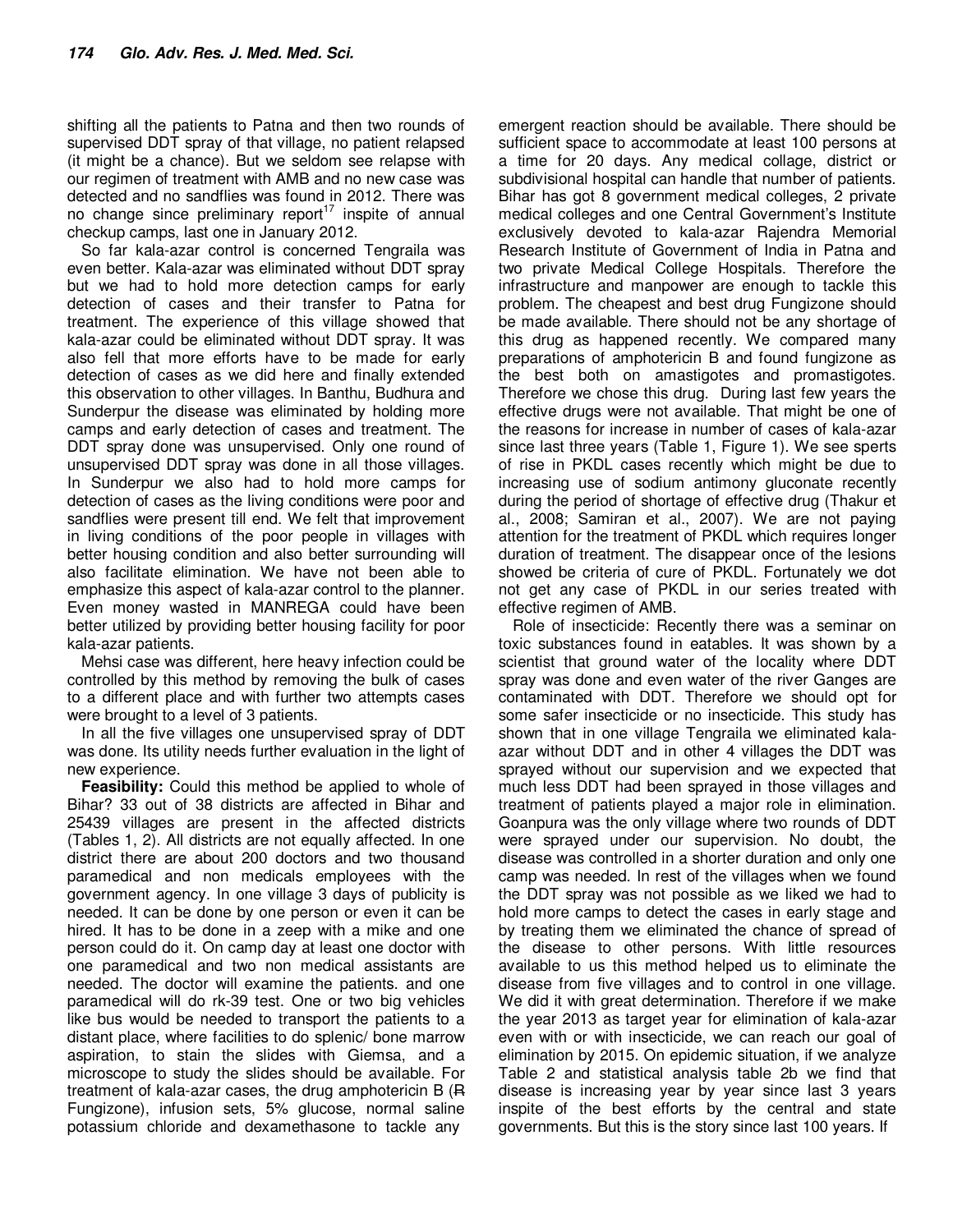we want to change the story we have to become more determined and aggressive in our approach as we did in case of polio elimination. We took up villages by village elimination programme we achieved elimination in five villages and controlled the disease in one village. If we examine table 4, there are 25 districts affected, If in which more than 75 with more than 50% PHC affected they need urgent attention. If we take all affected districts 25439 villages are affected. With available man power and hospital facilities we can take up this programme of elimination of kala-azar village by village.

In table 4 there are 12 districts including Vaishali, Muzaffarpur, Sitamarhi and Samastipur where all PHC's are affected in 2011, in these four districts they were also affected in 1991-92 epidemic and 1977 epidemic also. That shows we have not been able to achieve elimination by taking district by district approach and we need to change this to village by village approach.

Durg availability: We decided to use amphotericin B (Fungizone) only for treatment, we assured that patients got treatment without any delay. Miltefosine was decided by the government to be used in seven districts. The supply of the drug became erratic and the whole programme became disturbed. The government used sodium antimony gluconate (SAG) largely in place of Miltefosine. The cure rate with SAG was low in Bihar and in some areas it was not effective (Lira et al., 1999; Sundar et al., 2000; Thakur, 1993) and there was some sperts of PKDL cases (table 1) in those areas (Thakur et al., 2008; Samiran et al., 2007). Fortunately we did not see any case of PKDL in our series of treated cases. PKDL is an important component of kala-azar elimination. For elimination of kala-azar there should not be any short supply of effective drug.

It was concluded that kala-azar could be eliminated without or with insecticide if there is an early detection of cases by camp approach in each village, shifting of all cases to distant places i.e. government hospitals, medical college hospitals government or private and even to CHC hospitals and block hospitals and treating those patients with an effective drug like amphotericin B (fungizone). The supply of medicine should be assured in all the places of treatment. The village should be an unit of elimination not the district. The heavily affected districts should be taken up first. This disease could be eliminated by 2015 provided there is a will and determination of the governments to do it.

The infrastructure and man power are sufficient to meet this challenge and this approach is feasible.

### **ACKNOWLEDGMENT**

We thank Balaji Utthan Sansthan and Dept of biotechnology for financial support and Shri Ram Janam Sharma for technical help

#### **REFERENCE**

- Bora D (1999). Epidemiology of visceral leishmaniasis in India. Natl. Med. J. Ind., 12:62-8.
- Chandeshwar P Thakur, Kumar A, Mitra DK, Ambak Roy, Arun Kumar Sinha, Alok Ranjan (2010). Improving outcome of treatment of kalaazar by supplementation of amphotericin B with physiologic saline and potassium chloride. Am. J. Trop. Med. Hyg. 83(5):1040-1043.
- Dutta M, Ghosh TK (1983). Review of current status of leishmaniasis epidemiology. Proceedings of the Indo-U.K. Workshop on Leishmaniasis. New Delhi: Ind.Council of Med. Res., pp. 97-102.
- Government of India (1991). Report of an Expert Team on kala-azar programme assessment New Delhi: Directorate of National Malaria Eradication Programme.
- Lira R, Sundar S, Makharia A, Keeny R, Gam A, Saraiva R, Sack D (1999). Evidence that the high incidence of treatment failure in Indian kala-azar is due to emergence of antimony resistant strains of *Leishmania donovani, J. Infect. Dis.,* 180: 564-567.
- Maia Z, Lirio M, Mistro S, Mendes CM, Mehta SR, Badaro R (2012). Comparative study of rK-39 Leishmania anligen for serodiagnosis of visceral leishmaniasis; systematic review with meta- analysis PLOS. Negl. Trop. Dis. 6 (1):1484.
- Napier LE. AN epidemiological consideration of the transmission of kala-azar in India. Indian Medical Research Memoirs. Reports of the kala-azar Commissions, India. Report no 11 (1924-30) Supplementary Series to the Indian Journal of Medical Research. Published under the auspices authority of the Indian Research Fund Association by Thaker, Spink and Co, LTD Calcutta.
- Rogers, Sir Leonard. The results of segregation of cases and moving from infected sites in eradicating the Assam Epidemic of Malarial Fever or Kala-azar, Med. Chir. Trans., Vol 82.
- Salotra P, Sreenivas G, Nasim AA, Subfa Ragu BV, Ramesh V (2002). Evaluation of enzyme linked immunosorbent assay for diagnosis of post kala-azar dermal leishmaniasis with crude or recombinant rK 39 antigan. Clin. Diagn. Lab. Immunol. 9 (2):L 370-373.
- Samiran Saha, Smriti Mondal, Rajesh Ravindran, Swati Bhowmick, Dolanchampa Modak, Sudeshna Mallick, Mehboobar Rahman, Sourjya Kar, Ramaprasad Goswami, Subhasis Kamal Guha, Netai

Pramanik, Bibhuti Saha, Nahid Ali (2007). IL-10- and  $TGF - \mathbf{5}$ Mediated Susceptibility in Kala-azar and Post-kala-azar Dermal Leishmaniasis: The Significance of Amphotericin B in the Control of Leishmania donovani Infection in India**.** *J. Immunol.* 179: 5592-5603.

- Sanyal RK (1979). Some observations on epidemiology of current outbreak of kala-azar in Bihar. *J. Commun. Dis. 4:* 170-82.
- Sen Gupta PC (2006). History of kala-azar in India: Sir U N Brahmchari Memorial lecture, Royal Asciatic Society of Bengal, May 1947. Quoted in: Ind. J. Med. Res. 123:281-286.
- Sengupta PC (1975). Return of kala-azar. J. Ind. Med. Assoc. 65: 89- 90.
- Sundar S, More DK, Singh MK, Singh VP, Sharma S, Makaria A, Kumar PCK, Murray HW (2000). Failure of pentavalent antimony in visceral leishmaniasis in India: report from the center of the Indian epidemic. Clin. Infect. Dis., 31: 1104-1107.
- Thakur CP (1993). Diminishing effectiveness of currently used drugs in the treatment of kala-azar and amphotericin B in antimony and pentamidine resistant kala-azar. In Trends in Leishmania Research, eds Bhaduri, A. N., Basu M. K., Sen, A.K. and Kumar, S. pp. 234- 262. New Delhi: Council of Scientific and Industrial Research.
- Thakur CP (1997). A comparison of intercostal and abdominal routes of splenic aspiration and bone marrow aspiration in the diagnosis of visceral leishmaniasis. Trans. R. Soc. Trop. Med. Hyg. 91(6):668- 670.
- Thakur CP (1998). Sodium antimony gluconate, amphotericin, and myocardial damage. Lancet. 351(9120):1928-1929.
- Thakur CP, Amit Kumar, Gaurab Mitra, Shabnam Thakur, Sinha PK, Das P, K BhattacharyaS, Arun Sinha (2008). Impact of amphotericin-B in the treatment of kala-azar on the incidence of PKDL in Bihar, India. Ind. J. Med. Res. 128: 38-44.